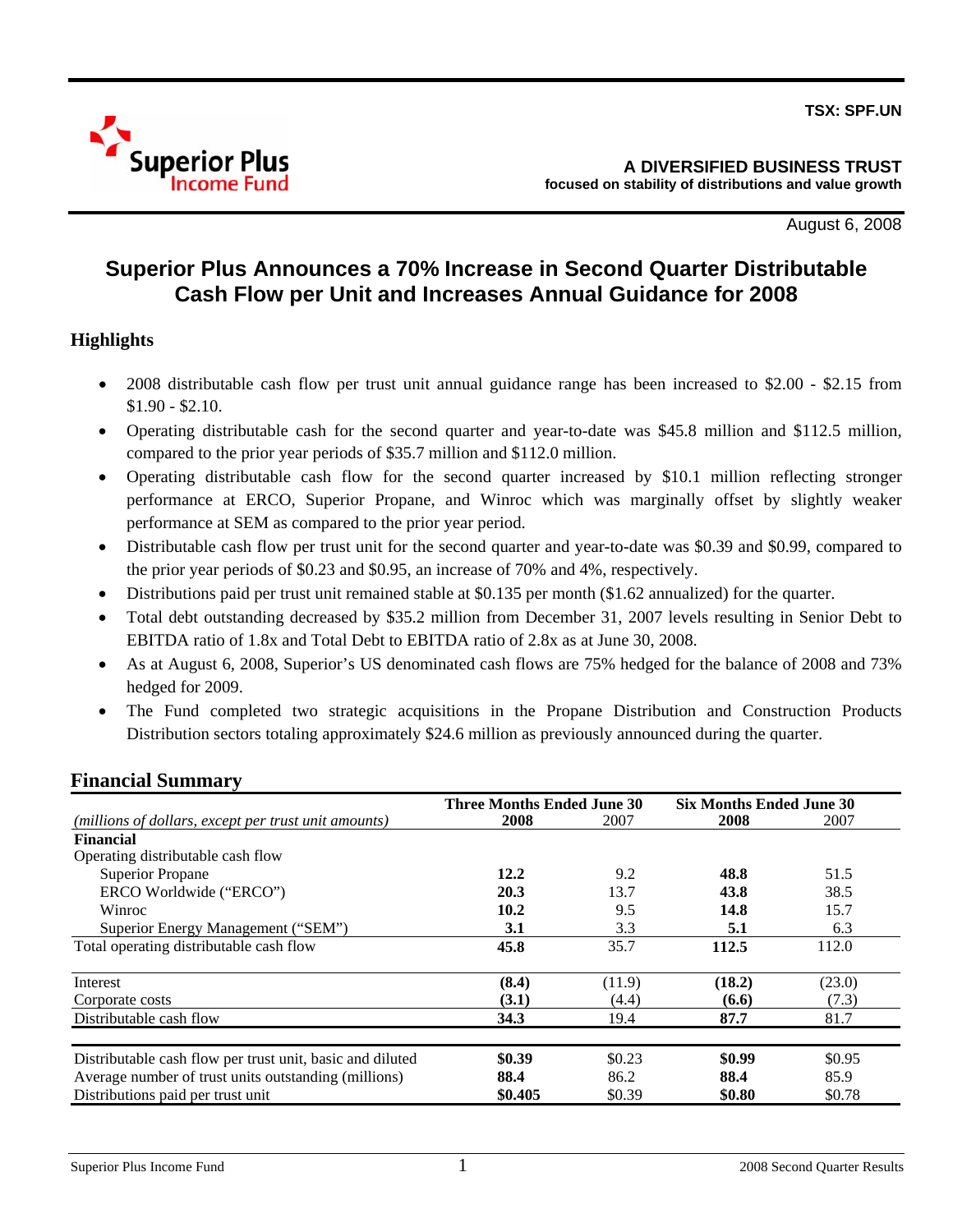# **Corporate Growth Strategy**

- Superior Plus completed the annual review of its comprehensive five year plan in the second quarter resulting in no change to its current structure, financial and distribution policies.
- All four businesses have excellent growth profiles which are expected to offset the impact of increased cash corporate income taxes due to the tax legislation in 2011.
- Superior Propane completed the reorganization of their business into six regional centers supporting their business transformation platform to increase gross profit per customer, focusing on value-added customer service programs.
- ERCO continues to invest in efficiency improvement projects reducing its manufacturing costs and expanding facility capacity. After substantial completion of process engineering and significant completion of detailed engineering, the Port Edwards conversion costs are estimated at US \$130 million (previously US \$95 million). The project is scheduled to be completed in the last half of 2009. Current and anticipated ECU pricing continues to make this an attractive growth investment with an after-tax rate of return in excess of 15%.
- Winroc continues to evaluate additional growth opportunities as part of its North American diversification strategy.
- Superior Energy Management continues to reposition and strengthen its sales channels and capitalize on the recent volatility of natural gas prices.

### **Propane Distribution**

- Operating distributable cash flow of \$12.2 million increased 33% representing a \$3.0 million increase over the prior year quarter primarily due to a 12% increase in total gross profit.
- Retail propane and delivery gross profit of \$51.6 million increased \$4.4 million compared to the prior year quarter led by increased propane gross profits, transportation and hazmat fees, and tank and cylinder rentals.
- Sales volumes were consistent with the prior year quarter despite the significantly higher cost of propane leading to customer conservation and fuel substitution.
- Wholesale and related gross profits increased by \$2.1 million compared to the prior year quarter consistent with the first quarter outlook.
- Net maintenance capital was \$0.4 million higher than the prior year quarter as we continue to invest in efficiency projects to improve our business.
- Operating distributable cash flow guidance continues to be \$98 \$103 million for 2008, increasing in 2009 to \$103 - \$108 million.

# **Specialty Chemicals**

- Operating distributable cash flow of \$20.3 million increased 48% representing a \$6.6 million increase over the prior year quarter driven by higher chemical revenues and lower operating expenditures.
- Gross profit increased by \$5.3 million to \$53.8 million from \$48.5 million due to strong pricing for sodium chlorate and chloralkali/potassium products compared to the prior year quarter.
- Pulp prices remained strong throughout the quarter supporting a stable sodium chlorate demand profile.
- Chemical sales volumes of 188,000 (MTs) were marginally lower than the prior year quarter.
- Average facility utilization rate for the second quarter was 92%.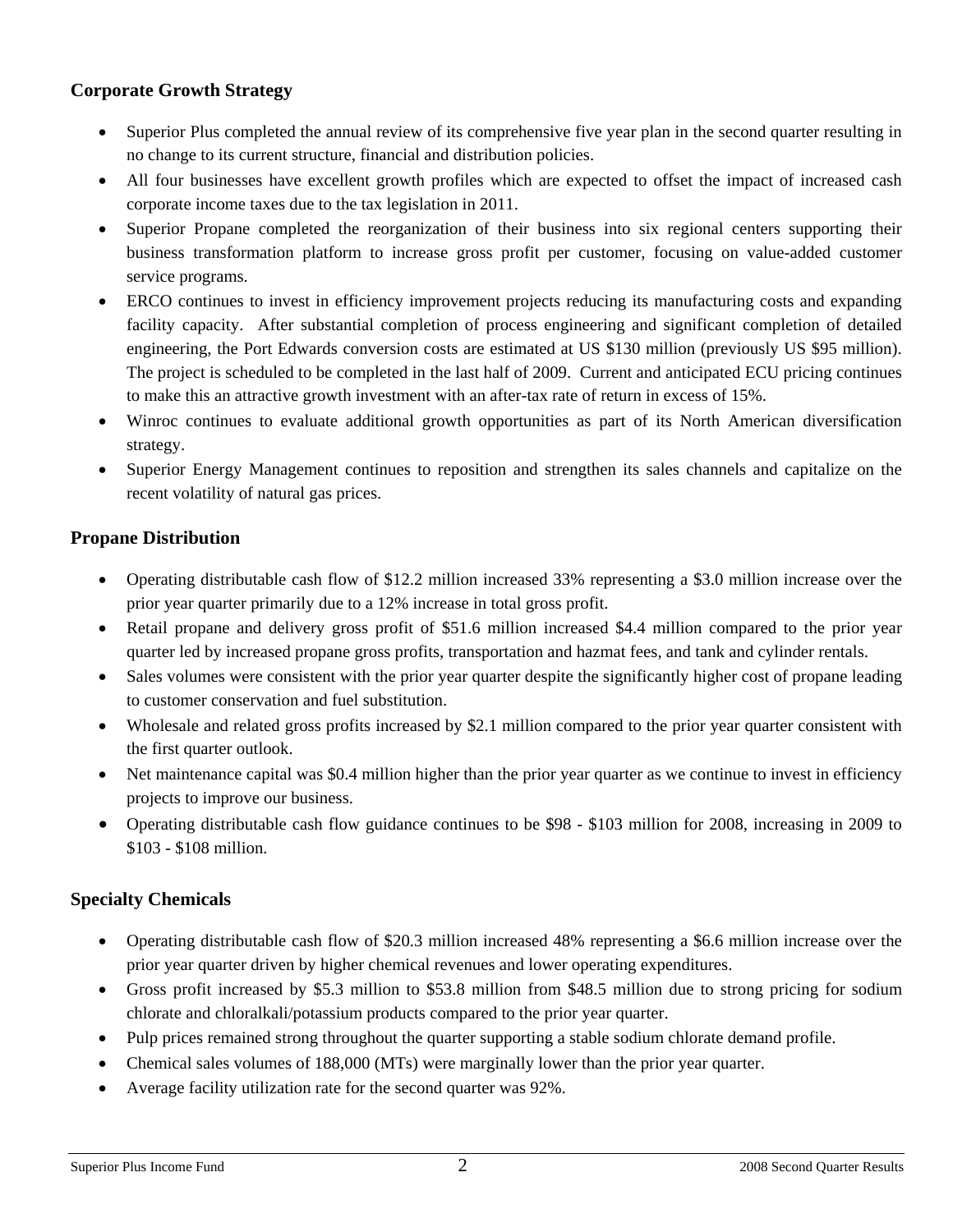• Operating distributable cash flow guidance for 2008 has been increased to \$83 - \$88 million reflecting higher than forecasted margins primarily due to higher chemical prices. Guidance for 2009 remains unchanged at \$80 - \$85 million as lower chloralkali/potassium margins are anticipated next year.

### **Construction Products Distribution**

- Operating distributable cash flow of \$10.2 million, increased by \$0.7 million from the prior year quarter, as strong performance in Western Canada and the acquisition of the Fackoury business more than offset weaker residential markets in Ontario and the United States.
- Sales margins were strong in most operating areas due to a continued focus on margin management initiatives and the impact of purchasing programs.
- Ontario and US residential sales volumes in 2008 continue to remain soft with improvement expected in these markets in late 2009.
- On May 9, 2008, the acquisition of Fackoury's Building Supply (Toronto) Ltd. and Fackoury's Building Supplies Ltd. closed for a total net purchase price of approximately \$21.2 million strengthening Winroc's position in Southern Ontario and the Greater Toronto Area.
- The fragmented nature of the specialty buildings products industry, combined with the market downturn in a number of regions, provide for additional consolidation and greenfield opportunities for Winroc.
- Operating distributable cash flow guidance continues to be \$32 \$37 million for 2008, increasing to \$34 \$39 million in 2009.

# **Fixed-Price Energy Services**

- Operating distributable cash flow of \$3.1 million for the second quarter decreased by \$0.2 million over the prior year quarter.
- Gross profit per gigajoule (GJ) increased 24% to 106.9 cents over the prior year quarter primarily due to lower fuel transportation costs and product mix.
- SEM continues to focus on developing and implementing alternative sales channel models and products to enhance its competitive position in energy retail markets. In the second quarter, SEM introduced a new green energy product offering in the natural gas market.
- Operating distributable cash flow guidance continues to be \$10 \$13 million for 2008, increasing to \$13 \$18 million in 2009.

# **Key Quarterly Corporate Items**

- Total interest expense of \$8.4 million in the second quarter decreased by \$3.5 million compared to the prior year quarter primarily due to lower floating interest rates and the early repayment of \$59.2 million Series II, 8% Debentures.
- Superior has total credit facilities of \$670 million with undrawn credit capacity of \$335 million (excluding its securitization program) as at June 30, 2008.
- Superior extended its securitization receivable program one year expiring June 29, 2009. As at June 30, 2008, Superior's securitization program had unutilized capacity of \$130 million.
- DBRS and S&P both confirmed their corporate credit ratings of the Fund's operating subsidiary Superior Plus LP during the quarter as part of their annual review process at BBB (low) and BBB-, respectively.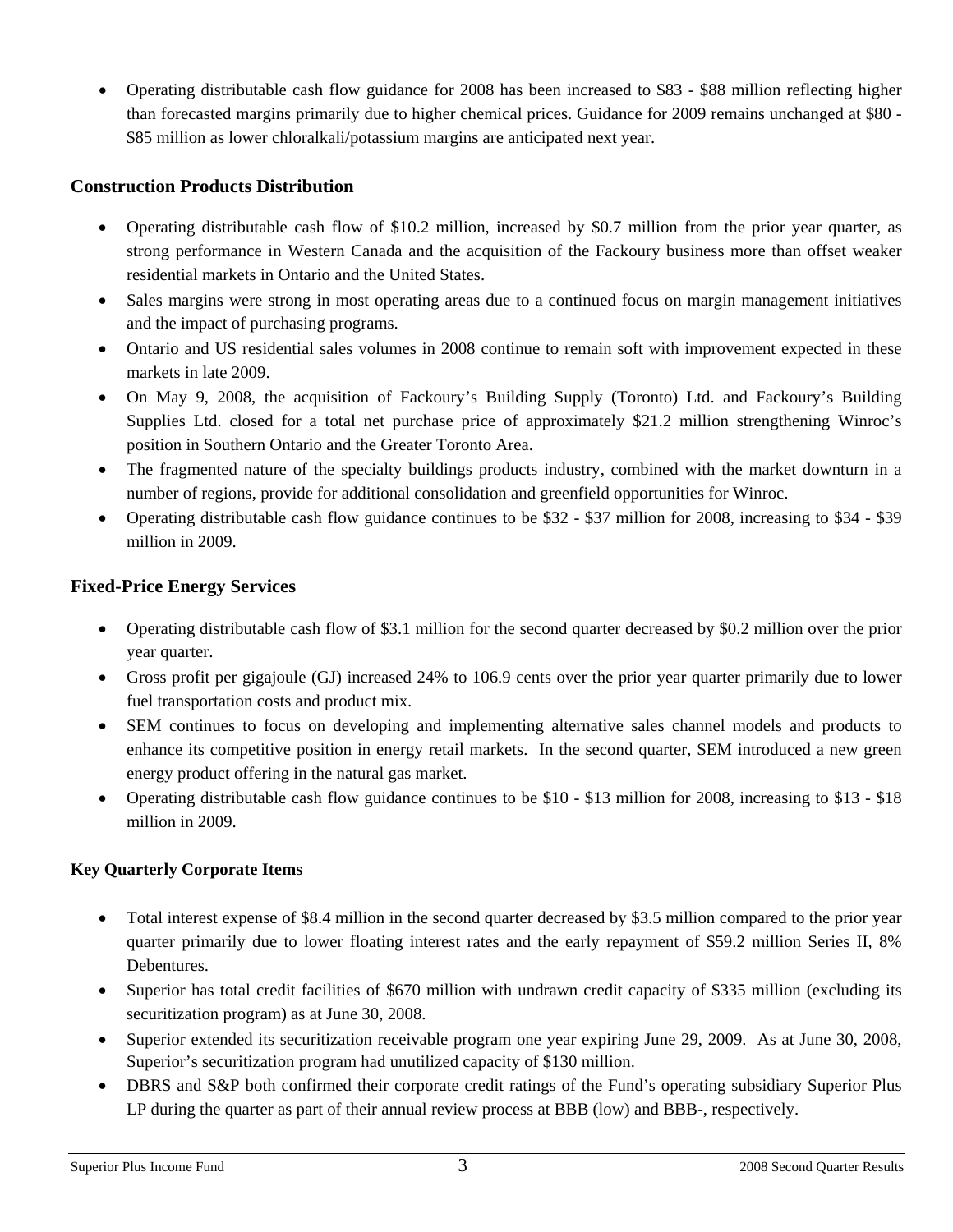#### **Financial Outlook**

| т шапски слигот                                      |                              |                                |                                    |
|------------------------------------------------------|------------------------------|--------------------------------|------------------------------------|
| (millions of dollars, except per trust unit amounts) | 2008<br>Prior <sup>(3)</sup> | 2008<br>Current <sup>(4)</sup> | 2009<br>Current <sup>(4) (5)</sup> |
| Operating distributable cash flow                    |                              |                                |                                    |
| Superior Propane                                     | 98-103                       | 98-103                         | 103-108                            |
| <b>ERCO</b>                                          | 78-83                        | 83-88                          | 80-85                              |
| <b>Winroc</b>                                        | 32-37                        | 32-37                          | 34-39                              |
| <b>SEM</b>                                           | $10-13$                      | $10-13$                        | $13 - 18$                          |
| Distributable cash per trust unit                    | $$1,90-2.10$                 | $$2.00 - 2.15$                 | $$2.05 - 2.25$                     |
| Payout ratio (below 90%)                             | $80\%^{(1)}$                 | $78%^{(1)}$                    | $75\%^{(1)}$                       |
| Average Senior Debt/EBITDA (target of 1.5 to 2.0x)   | $1.9x^{(2)}$                 | $1.9x^{(2)}$                   | $2.0x^{(2)}$                       |
| Average Total Debt/EBITDA (target of 2.5 to 3.0x)    | $2.9x^{(2)}$                 | $2.9x^{(2)}$                   | $3.0x^{(2)}$                       |

 $(1)$ (1) Based on mid-point of the distributable cash flow per unit range.<br>(2) Superior's dobt ratios take into account the impact of the off half

Superior's debt ratios take into account the impact of the off-balance sheet receivable sales program amounts, cash on hand, the suspension of the DRIP program, and growth projects.

(3) As provided in the 2008 First Quarter Financial Outlook.

The assumptions and definitions relating to the Financial Outlook are discussed in Management's Discussion and Analysis of the 2008 Second Quarter Results.

 $(5)$  The 2009 guidance remains unchanged from the 2008 First Quarter Financial Outlook.

#### **Consolidated Outlook**

Superior's strong second quarter results and outlook for the balance of the year have resulted in an increase to the 2008 annual guidance range of distributable cash flow to be between \$2.00 and \$2.15 per trust unit. The guidance range for 2009 remains unchanged between \$2.05 and \$2.25 per trust unit. The payout ratios are forecasted to be 78% and 75% for 2008 and 2009, respectively.

The Fund continues to grow its distributable cash flow per unit offsetting the impact of the additional corporate taxes relating to 2011 tax legislation. If the Fund was a corporation effective January 1, 2009, the pro forma cash taxes per trust unit are projected at \$0.30 for 2009. With the inclusion of those additional cash taxes, the projected payout ratio based upon the mid-point of the guidance range and current distribution level would result in a payout ratio of 88% for 2009.

The projected Senior Debt to EBITDA and Total Debt to EBITDA ratios of 1.9x and 2.9x for 2008 and 2.0x and 3.0x for 2009 reflect the US \$130 million investment in the Port Edwards conversion and the two strategic acquisitions completed in the second quarter. The projected Senior Debt to EBITDA and Total Debt to EBITDA ratios for 2008 and 2009 (excluding Port Edwards investment costs) are 1.7x and 2.7x, and 1.6x and 2.6x, respectively. The Port Edwards project is expected to be completed in the last half of 2009 with the first full year of incremental cash flow occurring in 2010.

We believe our diversified portfolio of four growth-orientated businesses, our strong balance sheet, and our prudent allocation of capital will result in long-term stability of distributions and value growth for our Unitholders.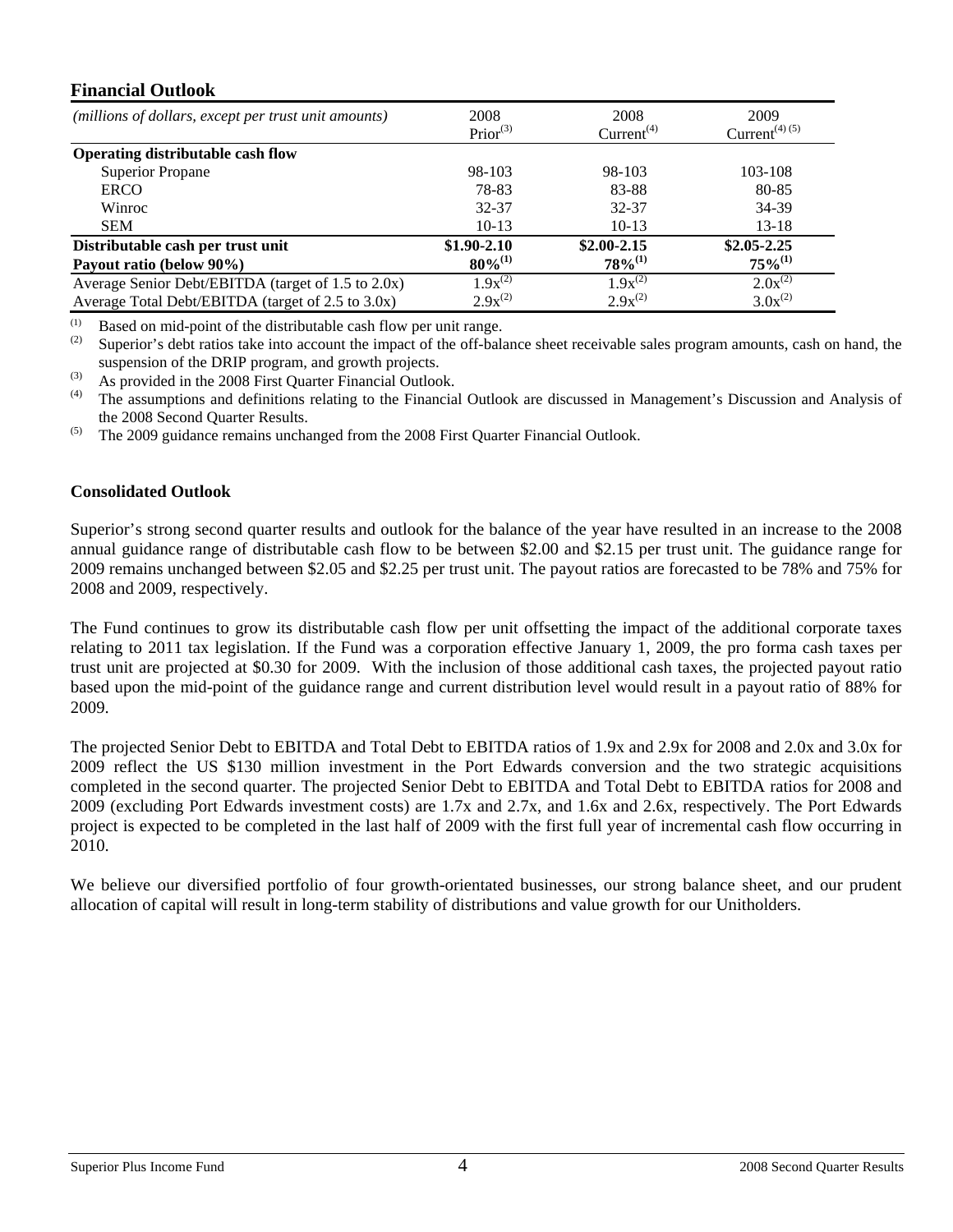#### **Second Quarter Results**

The Fund's financial statements for the period ended June 30, 2008, including its Management's Discussion and Analysis, are available on Superior's website at: www.superiorplus.com under investor information section and at www.sedar.com.

## **Conference Call**

Superior Plus will be conducting a conference call and webcast for investors, analysts, brokers and media representatives to discuss the 2008 Second Quarter Results at 9:30 a.m. EST (7:30 a.m. MST) on Thursday, August 7, 2008. To participate in the call, dial: 1-800-731-5319. An archived recording of the call will be available for replay until midnight, September 7, 2008. To access the recording, dial: 1-877-289-8525 and enter pass code 21277807 followed by the # key. Internet users can listen to the call live, or as an archived call, on Superior's website at: www.superiorplus.com under the Events and Presentations section.

*For more information about Superior, visit our website at: www.superiorplus.com or contact:* 

| <b>Wayne Bingham</b> | Executive Vice-President and Chief Financial Officer<br>E-mail: whingham@superiorplus.com<br>Phone: (403) 218-2951 / Fax: (403) 218-2973<br>Toll Free: 1-866-490-PLUS (7587) |
|----------------------|------------------------------------------------------------------------------------------------------------------------------------------------------------------------------|
| <b>Scott Daniel</b>  | Vice-President, Treasurer and Investor Relations<br>E-mail: sdaniel@superiorplus.com<br>Phone: (403) 218-2953 / Fax: (403) 218-2973<br>Toll Free: 1-866-490-PLUS (7587)      |

# *Forward Looking Information*

Certain information included or incorporated by reference herein is forward-looking, within the meeting of applicable Canadian securities laws. Forward-looking information includes, without limitation, statements regarding the future financial position, business strategy, budgets, litigation, projected costs, capital expenditures, financial results, distributable cash flow, taxes and plans and objectives of or involving Superior Plus Income Fund (the Fund) or Superior Plus LP (Superior LP or the Partnership). Much of this information can be identified by looking for words such as "believe", "expects", "expected", "will", "intends", "projects", "anticipates", "estimates", "continues" or similar words. Forward-looking information in this Press Release includes but is not limited to, outlooks, capital expenditures, business strategy and objectives. The Fund and Superior LP believe the expectations reflected in such forward-looking information are reasonable but no assurance can be given that these expectations will prove to be correct and such forward-looking statements should not be unduly relied upon.

Forward-looking information is not a guarantee of future performance and involves a number of risks and uncertainties some of which are described herein. Such forward-looking information necessarily involves known and unknown risks and uncertainties, which may cause the Fund's or Superior LP's actual performance and financial results in future periods to differ materially from any projections of future performance or results expressed or implied by such forward-looking information. These risks and uncertainties include but are not limited to the risks identified in the Fund's 2007 Annual Information Form under the heading "Risk Factors". Any forward-looking information is made as of the date hereof and, except as required by law, neither the Fund nor Superior LP undertakes any obligation to publicly update or revise such information to reflect new information, subsequent or otherwise.